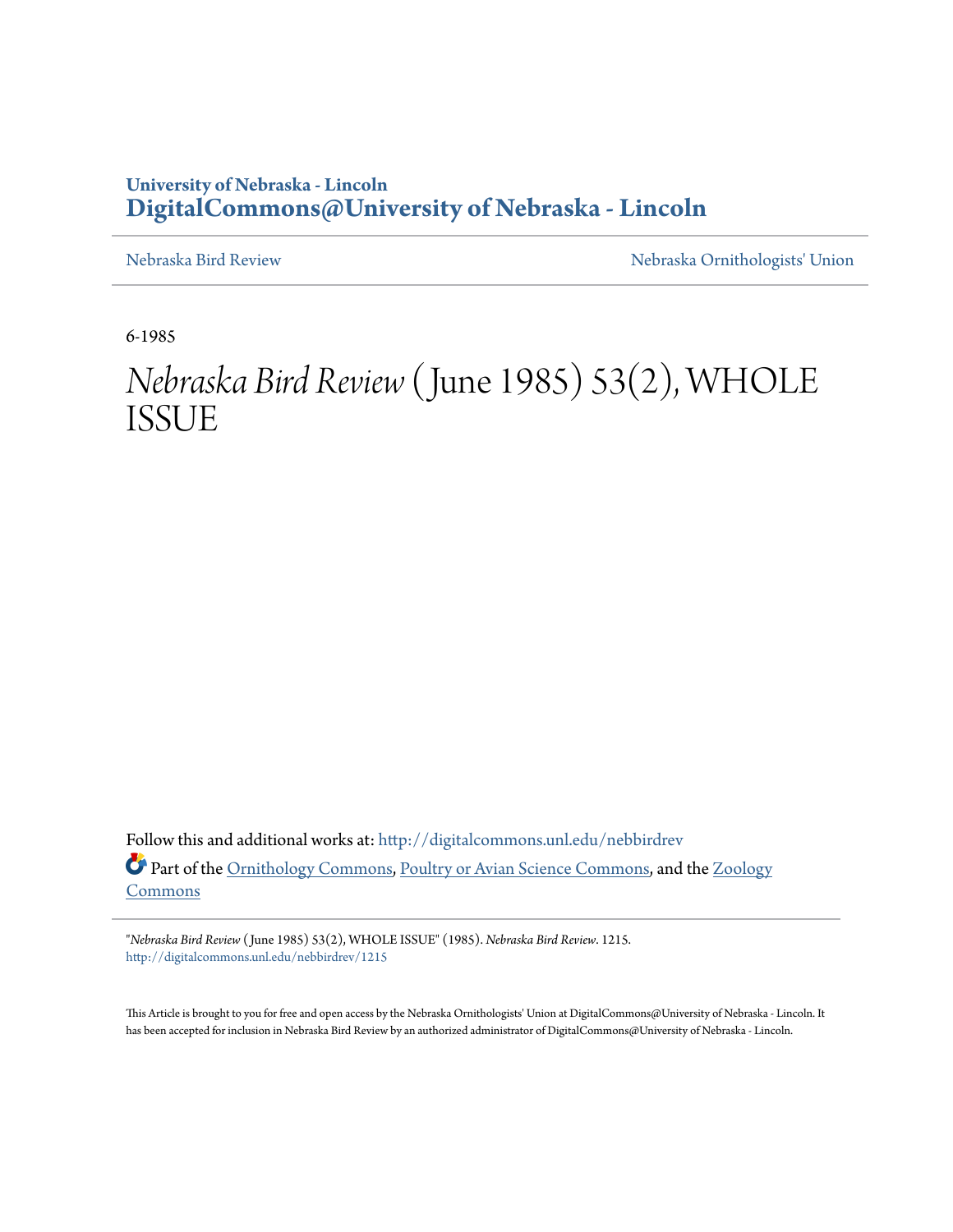*The Nebraska Bird Review* (June 1985) 53(2) WHOLE ISSUE with an article redacted. Copyright 1985 Nebraska Ornithologists' Union. Used by permission.

ISSN 0028-1816

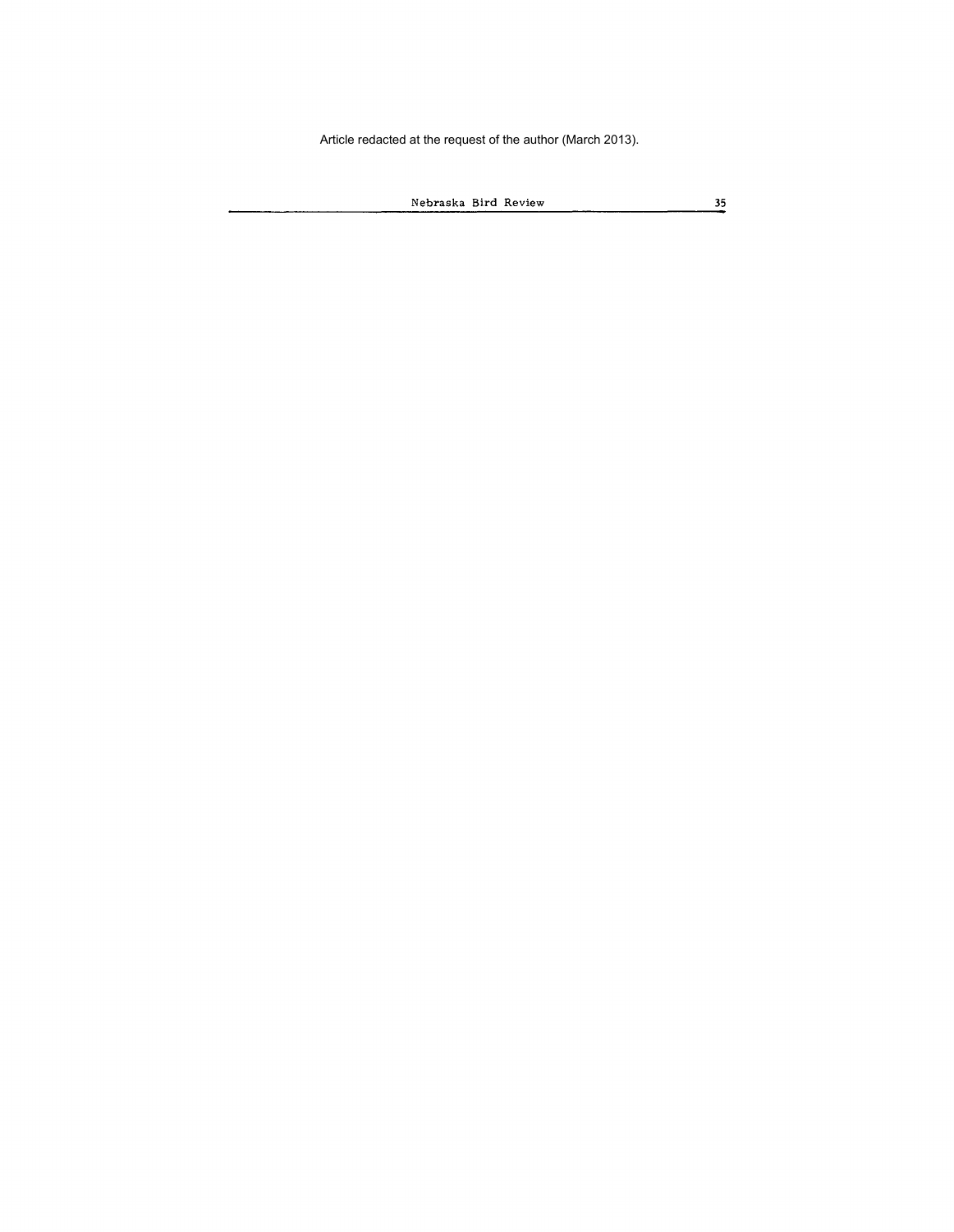36 Nebraska Bird Review

## POSSIBLE ADDITION OF THE PRAIRIE SKINK TO THE DIET OF THE COMMON GRACKLE

On 8 June 1984, at the intersection of California Street and the Union Pacific RR tracks , just west of Saddle Creek Road in Omaha, a Common Grackle *(Quiscalus quiscala)* was seen flying approximately 2 m above the ob-server, with a large adult prairie skink, *(E'umeces septentrionalis)* (Reptilia; Sauria) in its bill. The Grackle had difficulty flying, since the skink was somewhat heavy and struggling violently, The Grackle dropped to the ground about 7 m away and released the lizard. The skink lay on its back, twitching slightly. The distal half of its tail was missing. The lack of male breeding<br>colors and presence of a relatively stout abdomen during this season indicated<br>that it was a gravid female. When I approached to within 3 m of th it immediately grabbed the skink and flew away. This observation occurred at 1315. It is not known if the lizard was eventually ingested.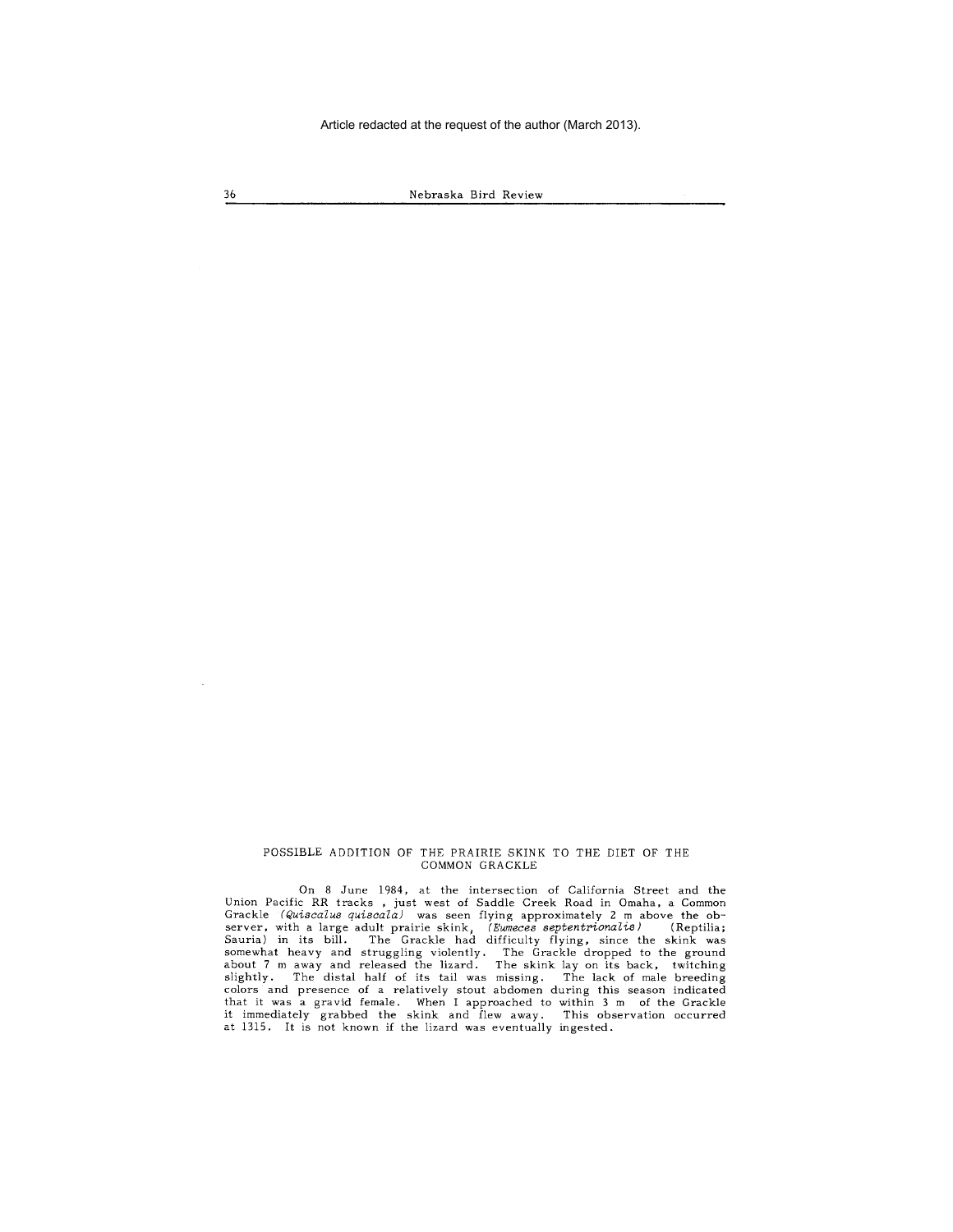Since this observation was concurrent with a study that was being conducted on *E. septentrionalis*, and it is the only lizard that occurs in the described area, there was no doubt as to its identity. Blackmore (1940) reported finding prairie skink scales in the pellets of the Barred Owl<br>*(Strix varia)*. Peterson (1950) reported an *E. septentrionalis* pinned to a mesquite tree in Texas and implicated the Loggerhead Shrike *(Lanius ludovic;ianus)* as a possible predator. In addition, Beckenridge ( 1943) found the Loggerhead Shrike, American Kestrel (Falco sparverius) and Northern Harrier *(Circus cyaneus)* to include the prairie skink in their diets. The above observation may justify the inclusion of *E. septentrionalis* in the food habits of the Common Grackle.

#### Literature Cited

Blackmore, L. A. 1940 Barred Owl food habits in Glenwood Park, Minneapolis, Minnesota. *The Flicker*, 12(3):21-23.<br>Breckenridge, W. J. 1943 Life history of th

Breckenridge, W. J. 1943 Life history of the black-banded skink, *Eumeces septentPionalis septentPionaUs* (Baird).

*AmeP. Midl. Nat.,* 29:591-606. Peterson, R. L. 1950 Amphibians and reptiles of Brazos County, Texas. *AmeP. Midl. Nat.,* 43(1):157-164.

*Louis A. Somma, DepaPtment of Biology,* 

*UnivePsity of NebPaska at Omaha, Omaha, NebPaska 68182* 

## OBSERVATIONS OF THE BARRED OWL IN SOUTHEASTERN NEBRASKA

The status of the Barred Owl *(Strix varia)* in Nebraska has been questioned for several years. The concern rests mainly with the continued depletion of deep forest habitat which has threatened the very existence of this magnificent raptor. During a three-year study of the Great Horned Owl *(Bubo viPginianus)* and Red-tailed Hawk *( Buteo jamaicensis),* Barred Owls were encountered at various times. It seemed appropriate to accumulate some data on the birds; however, because of their precarious status only limited ecological **information was collected.** 

In 1983 seven nest sites were located within the study area (approximately 76 square miles of northeastern Nemaha Co.). Of these, four were in snags (trees broken off to form hollows) and three were in old Red-tail nests. The following year six nests were located; five in snags and one in a Red-tail nest. Three of the 1983 snags were used again in 1984, presumably by the same mated pairs.

The ecological data gathered included nest height, which averaged 31 '9". The snag nests averaged 21'3" and all were located in dead trees with at least a portion of the bark removed. The Red-tail nest sites averaged 47'5" and were located in a linden, a red oak, and two bur oaks.

Not only do these Owls seem to prefer heavily forested areas but they also tend to be found near water. In the sites studied the birds nested an average of 74 yards from a static or flowing waterway. This figure is somewhat distorted by one site that was more than 440 yards from a water **source.** 

In other measurements, the nearest forest edge averaged 76 yards, which is not a reflection of Owl choice but an indication of the poor depth of our forested areas. None of the remaining habitat in this area could be considered to be deep woodland. Therefore, there may be some adaptation to the changing environment on the part of certain individuals.

The birds nested an average of 687 yards from active human dwellings, indicating the species' desire to avoid human activity.

The dynamics of nest life were not studied, due to the possibility of disturbing incubation or placing undue stress upon the young. However, regurgitated pellets were collected to aid in the determination of prey species. The pellets were collected at the nest site or under a nearby roost and dissected to determine prey taken. In general, these include mice, rats, small birds, crayfish, snakes, and rabbits. These Owls serve an important role in controlling<br>the populations of many of the above species. They usually take t aged, or less adapted individuals of a species, thus aiding in the maintenance of a strong prey base.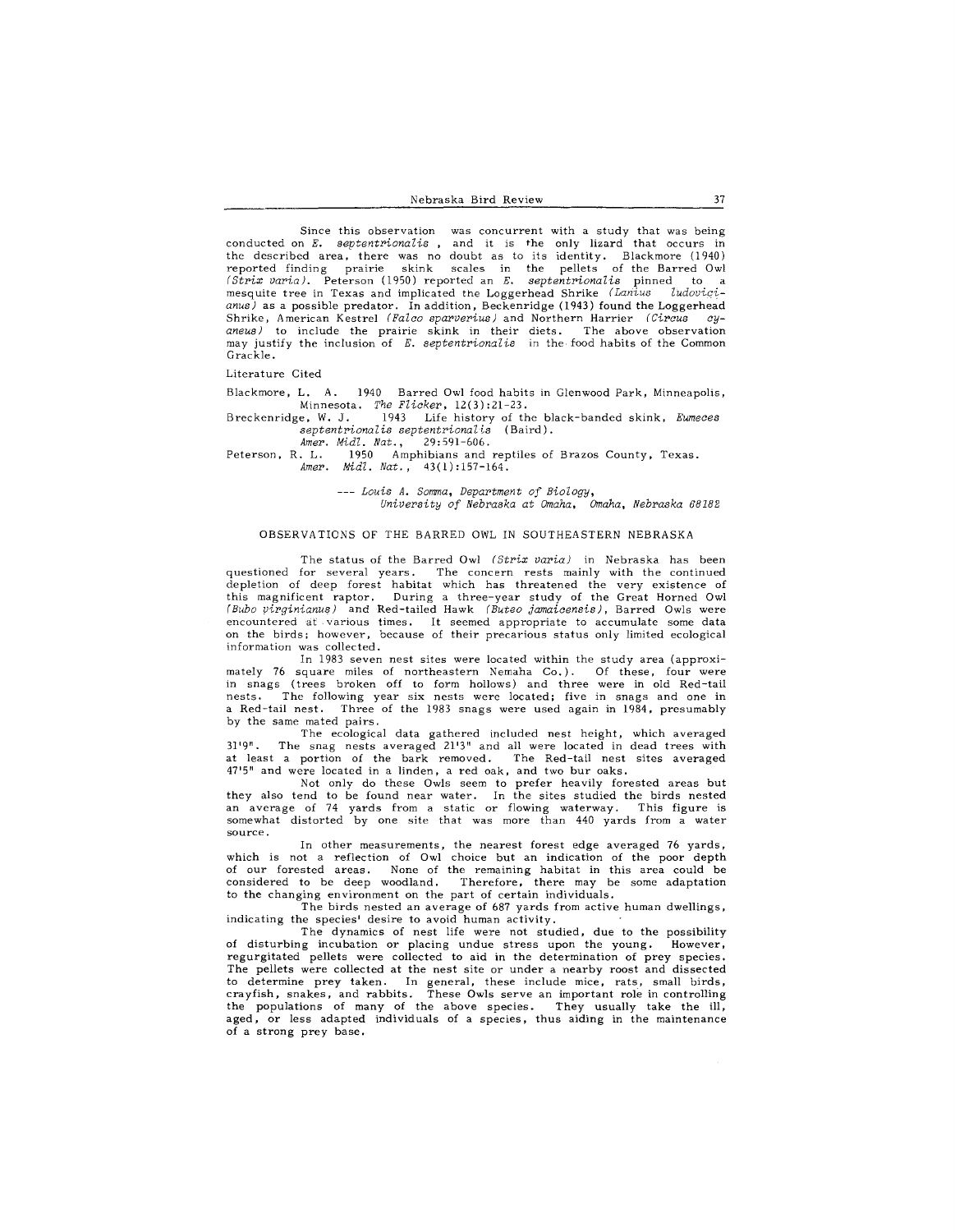Barred Owls have few natural predators, but some do fall prey to Great Horned Owls and Red-tailed Hawks. In addition, their eggs and young may succumb to such mammals as the raccoon and opossum. During the two years of data gathering three Barred Owls were found dead. Two appeared to have been killed by collision with vehicles. The other carcass was found directly beneath an active Red-tail nest which contained two nestlings. The bird was in an advanced stage of decomposition, therefore the cause of death could not b'e determined.

The main problem confronting these Owls is habitat loss. This loss has several origins, but agriculture is responsible for the majority of the damage. In the area of this study 35% of the forested area was denuded by agricultural activities in the 25 years from 1956 to 1981 (Pappas, L., et al, 1982. Loss of Trees in Nemaha County, NE since 1865 due to Agricultural Expansion. *Trans. of the Neb. Acad. of Science,* 107-11.) I wouldn't hesitate to estimate that the loss has now reached or exceeded 50%.

As the available habitat decreases, the interactions between the Barred Owl and the Great Horned Owl will increase. This confrontation will undoubtedly further deplete the Barred Owl numbers.

Increasing use of standing dead trees for firewood is another problem<br>ut accelerating importance. This activity eliminates potential nesting of minor but accelerating importance. This activity eliminates potential nesting<br>sites. Also, increasing levels of pollutants in the environment are a potential<br>threat. The latter will soon have an adverse effect on the ad offspring as toxins accumulate in the food chain.

To conclude, if current habitat trends continue, I would expect these raptors to be extirpated from southeastern Nebraska within the foreseeable future.

> *Steve Shupe, Biologu Department, Peru State College, Peru, NE (Currently an educational consultant with the Missouri Department of Conservation, Houston, MO 65483)*

#### THE EIGHTY-FOURTH ANNUAL MEETING

A bout 75 people participated in at least one of the events at the eighty-fourth Annual Meeting, held 18 and 19 May 1985 at the Eastern Nebraska 4-H Camp, adjacent to Schramm State Park, between Louisville and Gretna, in Sarpy Co. There was the usual slide show Friday night. Saturday morning was available for birding. In the afternoon the following papers were presented: Waterfowl Production in the Rainwater Basins.

Robin Harding, Department of Biology, Kearney State College.

Age and Reproductive Success in Northern Orioles.

Thomas Labedz, Nebraska State Museum.

A Comparative Analysis of Long-eared Owl Pellets.

Russell Benedict and Ray Korpi

presented by Ray Korpi, University of Nebraska at Lincoln.

Breeding Bird Atlas Update, Wayne J. Mollhoff, Albion.

The business meeting followed. Wayne Mollhoff was appointed chairman of a committee to establish a records committee. The Fall Field Day will be at Halsey National Forest 5 and 6 October, and the Annual Meeting at North Platte, the date to be selected by the North Platte committee. The Bean Goose was selected as the best bird of the season. The current officers were all re-elected.

At the banquet that evening Dr. Harvey Gunderson, Lincoln, spoke on African Birds.

Sunday morning was available for birding, and Wayne Mollhoff gave a demonstration of the preparation of a study skin.

The weather both days was fine for birding. Most of it was done around the Camp and Schramm Park, but a group did go to Fontenelle Forest, also in Sarpy Co. The 58 species recorded at both places are marked b, the 50 recorded at Schramm and not in the Forest are marked s, and the 12 recorded at the Forest and not at Schramm (including a Red-tail between the two) are marked f. In addition to these 120 species, 18 others recorded by a party that went to the settling ponds, across the river from the Forest, in Iowa, are marked i; and 2 seen at the Werthman home, in NE Douglas Co., by the Werthmans, who were commuting, are marked d. Eared Grebe i, American White Pelican i. Great Blue Heron b. Cattle Egret i, Green-backed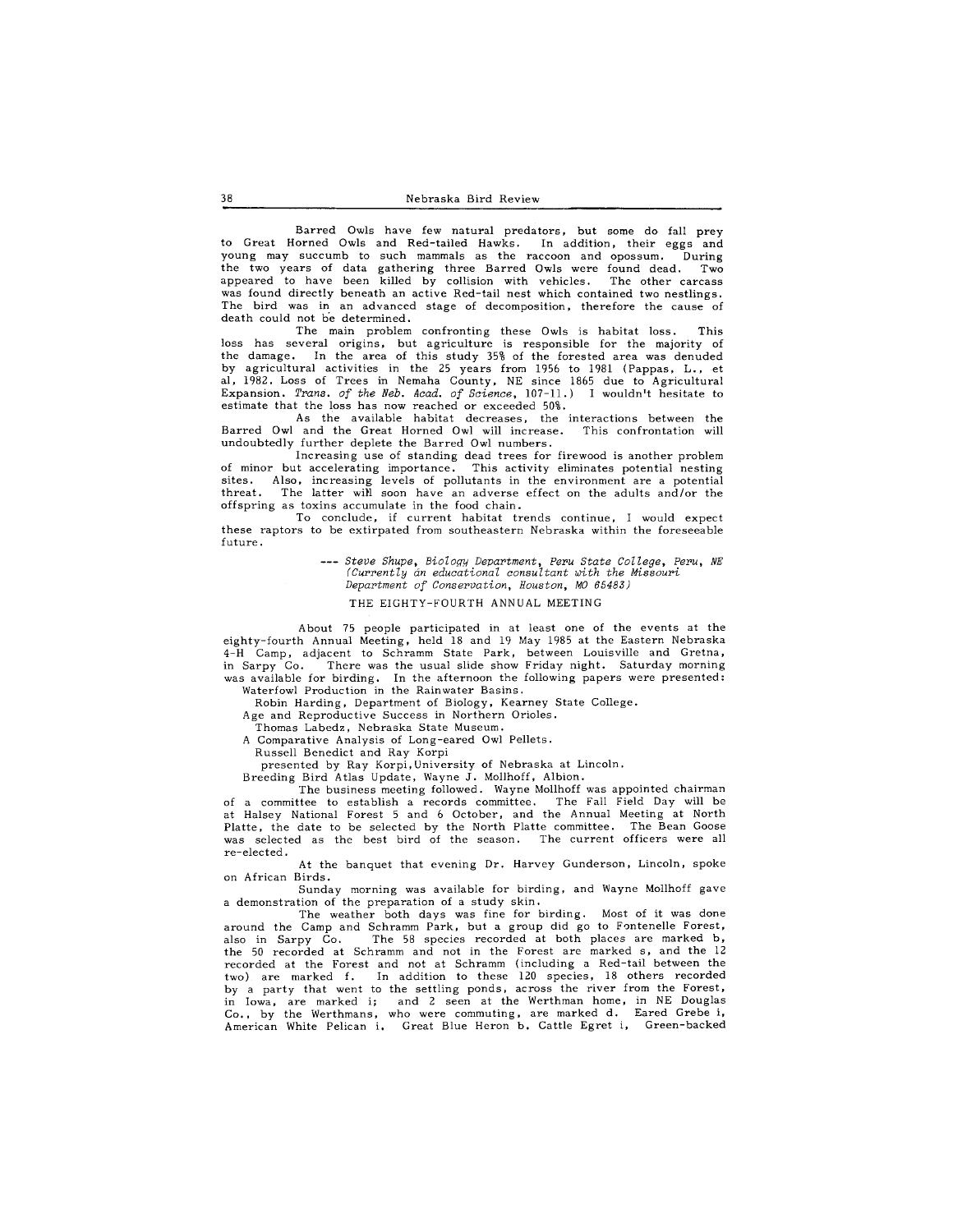Heron b, Black-crowned Night-Heron i, Wood Duck b, Mallard s, Blue-winged Teal i, Lesser Scaup i. Red-breasted Merganser i, Turkey Vulture b; Red-shouldered f, Broad-winged f, and Red-tailed b Hawks; Merlin s, Peregrine Falcon s, Ring-necked Pheasant s, Wild Turkey s, Northern Bobwhite s; Semipalmated s and Piping s Plovers; Killdeer s, American A voe et i, Lesser Yellow legs i, Spotted Sandpiper s, Hudsonian Godwit s, Sanderling i; Semipalmated s, Least i, White-rumped s, Baird's s, and Pectorals Sandpipers; Dunlin s, Stilt Sandpiper i, Long-billed Dowitcher i, American Woodcock s, Wilson's Phalaropc i; Franklin's s, Ring-billed i, and Herring i Gulls; Caspian i, Forster's i, Least s, and Black s Terns; Rock b and Mourning b Doves; Black-billed band Yellow-billed s Cuckoos; Eastern Screech-Owl s; Great Horned b and Barred b Owls; Common Nighthawk s, Chuck-will's-widow s, Whip-poor-will s, Chimney Swift b, Ruby-throated Hummingbird f, Belted Kingfisher b; Red-headed b and Red-bellied b Woodpeckers; Yellow-bellied Sapsuckers: Downy band Hairy b Woodpeckers; Northern Flicker b, Olive-sided Flycatcher f, Eastern Wood-Pewee b; Least b and Great-crested b Flycatchers; Western s and Eastern b Kingbirds; Purple Martin s; Tree f,<br>Northern Rough-winged b, Bank s, Cliff b, and Barn s Swallows; Blue Jay b, American Crow b, Black-capped Chickadee b, Tufted Titmouse b, White-breasted Nuthatch b, Brown Creeper s; Bewick's s and House b Wrens; Blue-gray Gnatcatcher b, Eastern Bluebird s; Gray-cheeked b, Swainson's b, and Wood b Thrushes; American Robin b, Gray Catbird b, Brown Thrasher b, Cedar Waxwing b, European Starling b; Bell's s, Solitary s, Yellow-throated b, Warbling b, Philadelphia s, and Red-eyed b Vireos; Tennessee b and Nashville f Warblers; Northern Parula f; Yellow b, Chestnut-sided b, Yellow-rumped f, Yellow-throated f, Blackpoll b, and Cerulean s Warblers; American Redstart f, Ovenbird b; Northern b and Louisiana f Waterthrushes; Kentucky Warbler s, Common Yellowthroat b, Wilson's Warbler f, Yellow-breasted Chat s; Summer s and Scarlet s Tanagers; Northern Cardinal b, Rose-breasted Grosbeak b, Indigo Bunting b, Dickcissel s, Rufous-sided Towhee b; Chipping s, Field s, Lark s, Grasshopper s, and Song s Sparrows; Red-winged Blackbird b, Western Meadowlark s, Yellow-headed Blackbird i, Common Grackle b, Brown-headed Cowbird b; Orchard s and Northern b Orioles; Red Crossbill d, Pine Siskin d, American Goldfinch b, and House Sparrow b.

A small group went to Burchard Lake, Pawnee Co., to look for the Henslow's Sparrow, and succeeded. They also recorded Greater Prairie-Chicken, Upland Sandpiper, and Northern Mockingbird which were not recorded in the Douglas-Sarpy area.

#### NOTES

DESOTO NWR. Our Independent Science Research class at Laurel-Concord High School, led by Ed Brogie, took a field trip to DeSoto NWR. 3 November 1984. We spotted two species listed as "rare" on the NWR checklist: Western Grebe and Lesser Golden-Plover; and one not listed for fall: Water Pipit.

# --- *Paul L. Pearson, RR 2, Box 63, Wakefield, Nebraska 68784*

CLAY COUNTY. Here are some observations Joe Gabig, Ross Lock, and I made 22 September 1984 at Harvard Marsh, just west of the town of Harvard. Skies were cloudy, temperature was approximately 50-55° F., winds were fairly calm. We were at the southeast side of the basin, looking mostly northwest. Light conditions were very poor, making identification difficult, except for the obvious species. All birds recorded were observed while we were standing near the pickup at one location, between 1830 and 1920. A few small flocks of 15-25 dark geese were observed, and White-fronts were heard calling at times. Some Snow Geese were observed at the main water area ,5 mile to the northwest. A local observer reported 200 Snows using<br>the basin. There were scattrered small flocks of Blue-winged Teal and other There were scattrered small flocks of Blue-winged Teal and other dabblers. There was one flock of 20-25 American Avocets, and single Common Snipe were observed flushing from vegetation. One group of four and two other singles of White-faced Ibis were seen, as were numerous flocks of 1-20<br>Yellowlegs sp.. Groups of 2-10 White Pelicans were observed off and on.<br>Singles and small groups (4-5 birds) of American Bitterns were observed,<br> waterfowl were observed arriving at the marsh. Besides the waves of birds coming into the marsh the sky was dotted with hundreds (thousands?) of birds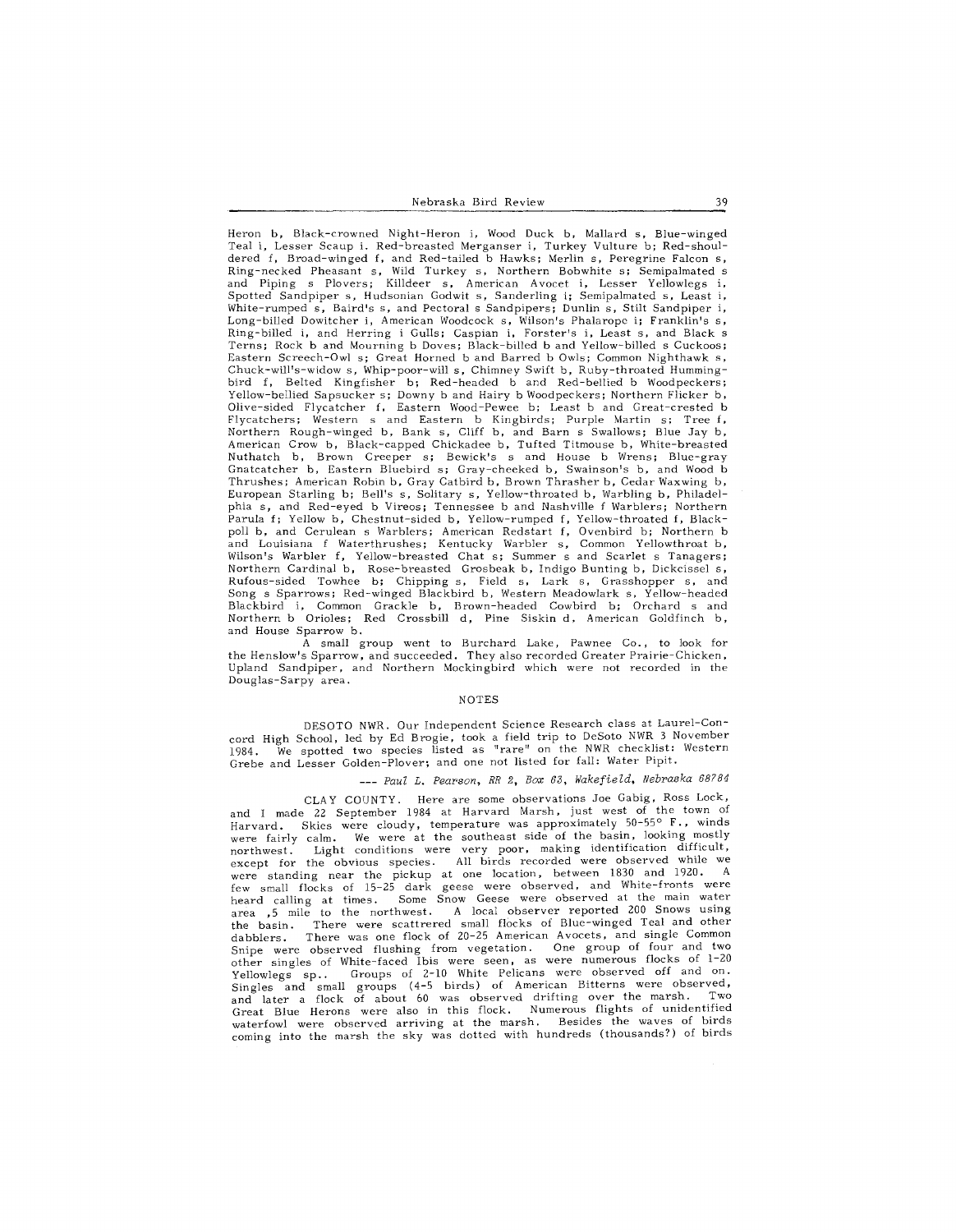that appeared as specks to the unaided eye. These birds were soaring on Jong, pointed · wings, and resembled a flock of swallows feeding high in the sky. They were much larger than swallows, however, but the poor light conditions and the distance between us just didn't allow identification.

--- *John* J. *Dinan, Box 75, Ceresco, Nebraska* <sup>68017</sup>

(Ruth Green suggests that the "specks" were migrating Common Nighthawks)

NATIONAL WILDLIFE FEDERATION MIDWINTER EAGLE SURVEYThe NWF survey was initiated in January 1979 as a means of monitoring the nation's wintering eagle population. Nebraska incorporates Game and Parks' surveys (aerial and conservation officer counts) with bird club and other conservation groups' counts and reports an edited number as a statewide total. In 1985, 73 counties were included in coverage by 88 survey participants. I might explain that not all observations reported to me are necessarily included in the totals. Several areas are surveyed by more than one group over the two week period, so I must edit observations to minimize duplicate reporting and to allow for possible local movements by the eagles. Nebraska's NWF survey Bald Eagle totals from 1979 to 1985 are:

|      |        |           | $1100140160$ $0.1111$ $0.4110$ $10.4110$ $0.4140$ $0.41410$ $0.41011$ $0.4101$ |       |
|------|--------|-----------|--------------------------------------------------------------------------------|-------|
| Year | Adults | Immatures | Unknown Age                                                                    | Total |
| 1979 | 132    | 51        | 11                                                                             | 194   |
| 1980 | 288    | 154       | 0                                                                              | 442   |
| 1981 | 306    | 147       | 0                                                                              | 453   |
| 1982 | 254    | 138       |                                                                                | 393   |
| 1983 | 286    | 147       | 13                                                                             | 446   |
| 1984 | 296    | 86        | 6                                                                              | 388   |
| 1985 | 475    | 238       | 33                                                                             | 746   |
|      |        |           |                                                                                |       |

--- *Greg Wingfield, Nebraska Game and Parks' Commission Route 4, Box 36, North Platte, Nebraska 69101* 

The 1985 **count** was listed by 57 **sites.** (River **sites** are stretches of the river.) In condensed form it is:

| Location                | No. of |        | Bald Eagles |         | Golden Eagles |         | Unknown | Total |
|-------------------------|--------|--------|-------------|---------|---------------|---------|---------|-------|
|                         | Sites  | Adults | $Im-$       | Unknown | Adults        | $Im-$   | Species |       |
|                         |        |        | matures     | Age     |               | matures |         |       |
| North Platte R.         | 6      | 65     | 41          | 11      | 6             |         |         | 124   |
| Platte River            |        | 120    | 30          | 9       |               |         |         | 159   |
| South Platte R.         |        |        |             |         |               |         |         | 3     |
| Republican R.           | 3      | 52     | 66          |         |               |         |         | 118   |
| Middle Loup R.          | 2      | 8      |             |         |               |         |         | 11    |
| Loup River              |        | 8      |             |         |               |         |         | 8     |
| Snake River             |        | 10     |             |         |               |         |         | 10    |
| Niobrara R.             | 5      | 33     |             |         |               |         |         | 48    |
| Missouri R.             |        | 61     | 13          |         |               |         |         | 75    |
| Sheridan Co.            | 5      | 4      |             |         |               |         |         | 8     |
| Chase Co.               |        | 6      |             |         |               |         |         | 16    |
| Sutherland<br>Reservoir |        | 89     | 72          | 12      |               |         |         | 173   |
| Strunk Res.             |        | 3      | 2           |         |               |         |         | 5     |
| Miscellaneous           | 18     | 13     |             |         | 10            |         |         | 29    |
| Total                   | 57     | 475    | 238         | 33      | 30            |         |         | 787   |

MINDEN NOTES. On 23 September 1984 my cousin, Robert Spicknall, and I saw three or four groups of White Pe!icans, about 400 birds, in the air east of Minden. We saw Great Blue Herons from 10 August to 1 September. We saw about a dozen Cattle Egrets 10 August, and a few were still at the same lagoon 16 August. Robert saw a Turkey Vulture in Adams Co. 9 September.<br>I saw a kettle of Swainson's Hawks on 25 August. Robert heard Sandhill<br>Cranes in Adams Co. 20 October, and I saw some in Kearney Co. 24 October.<br> on 1 and 9 September. On 27 October we saw some Lapland Longspurs, and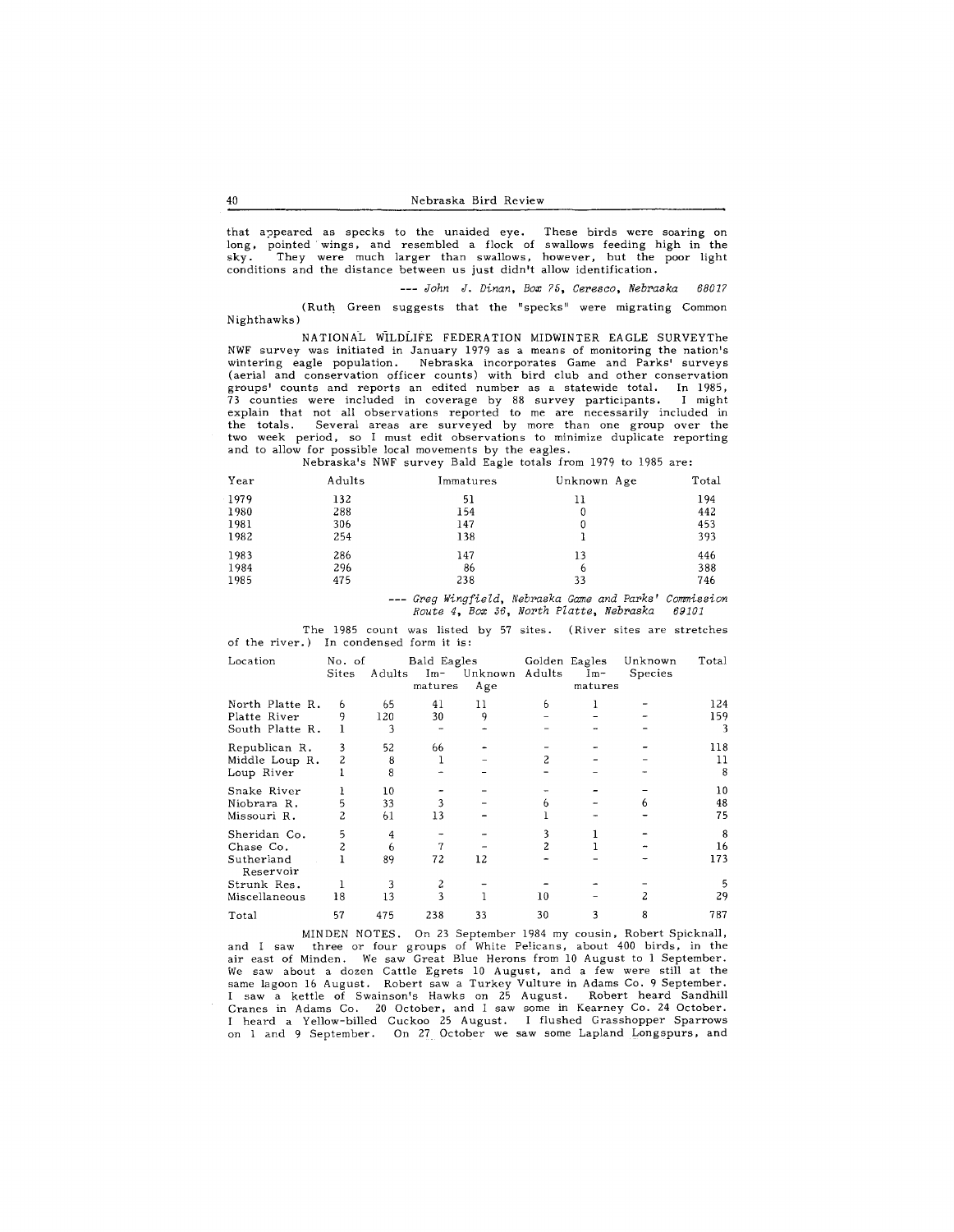then about 200 of what I feel sure were Smith's Longspurs -- we had the light in our favor in checking them. Mrs. Mike Bunger reported three House Finches at her feeder from mid-August to mid-September, and I was told of a totally white sparrow -- no black feathers -- in with a flock of House Sparrows near the Post Office.

--- *Harold Turner, Box 333, Minden, Nebraska 68959* 

WHOOPING CRANES. The Pierre. S. D., office of the Fish and Wildlife Service reported three confirmed sightings of Whooping Cranes in Nebraska in the 1984 fall migration. Four adults and a young were sighted in Logan Co.,  $13\frac{1}{2}$  miles north and 5 miles east of Stapleton on 28–29 October; two were seen flying  $10\frac{1}{2}$  miles north and 1 mile east of Minden, Buffalo Co., on 28 October; and two adults and one young were 2 miles east and 6 miles north of Gibbon, Buffalo Co., 31 October to 1 November.

The 11 April record of two birds in Kearney Co., reported as "highly probable" *(NBR* 52 :46), is now classified as confirmed.

The Whooping Crane Conservation Association's *Grus Americana,* 24:3, reports: Based on the best information available there were about 150 Whooping Cranes in the wild and 44 in captivity at one time in mid-1985. It is very difficult to make an accurate count of the Rocky Mountain population because of the vast geographical area into which they have dispersed.

MOUNTAIN PLOVER. A Mountain Plover was observed 8 May 1985 by Schei! Zendeh and me northwest of Bushnell, Kimball County, Nebraska, at the locality described by Richard C. Rasche in the June/August 1982 issue of *Birding.* The bird was seen at about 5:30 PM MDT, in flight and perched on a newly plowed field. The Mountain Plover was smaller than the Killdeer present at an artificial lake in a pasture nearby, and showed a much less conspicuous wing stripe in flight. On the ground, it showed tawny brown upperparts with a small dark area on the crown, and white underparts with a small buffy diffusion on the sides of the breast. The bill was dark and the eye large; there was a broad whitish eyeline. As the bird flew from the bare field back into the pasture, we noted the brown tail with a dark area at the tip. The only vocalizations we heard were a series of hoarse calls given in flight. The legs and feet were grayish-pink.

#### --- *Rick Wright, 11530 Westwood Lane,* #33, *Omaha, Nebraska 68144*

SHORT-BILLED DOWITCHERS. Ten Short-billed Dowitchers *(Limnodromus griseus)* of the race *hendersoni* we"e identified by Soheil Zendeh and me on 14 May 1985, in a flooded field about 1. 5 km. east of LaPlatte, Sarpy County, Nebraska. The weather was rainy, but the light soft enough to permit good evaluation of colors; there was no glare. The birds were observed through scopes at a distance of approximately 30 m. Although no Long-billed Dowitchers were present in the flock (which contained, in addition to the Short-billed Dowitchers, 30 Stilt Sandpipers, 8 Lesser Golden-Plovers, 7 Ruddy Turnstones, 2 Lesser Yellowlegs, 1 Semipalmated Plover, and numerous Least, Semipalmated, and White-rumped Sandpipers), we had closely observed flocks of Long-bills in western Nebraska two days earlier; thus we did have basis for comparison, if indirect.

Our first impression of the Dowitchers were that they were quite light above, pale below, and short-billed (some members of the flock were<br>also rather long-billed). Closer inspection showed that the feathers of the Closer inspection showed that the feathers of the back and scapulars were broadly edged in orange and white, giving the upper surface a bright golden glow, unlike the dark (even blackish) upperparts of Long-billed Dowitchers. The throat, neck, and breast were peach colored, again seemingly lighter than the orange-red colors of Long-billed Dowitchers; this comparison is very difficult, however, without the birds together. The bellies and undertail areas of the birds were patchy white and pink, typical for the *hendersoni* Short-bill. The throat, jugulum, and breast of these birds were unmarked, and the sides of the neck were lightly spotted; the flanks<br>were barred. This general sparseness of markings beneath contrasts with This general sparseness of markings beneath contrasts with Long-billed Dowitcher, which is typically more heavily barred· on the neck, breast, and sides. The tail pattern was unobserved. The birds were generally very quiet, although a few three-noted, Yellowlegs-like calls were heard; these were unequivocally the calls of Short-billed Dowitchers, with which we are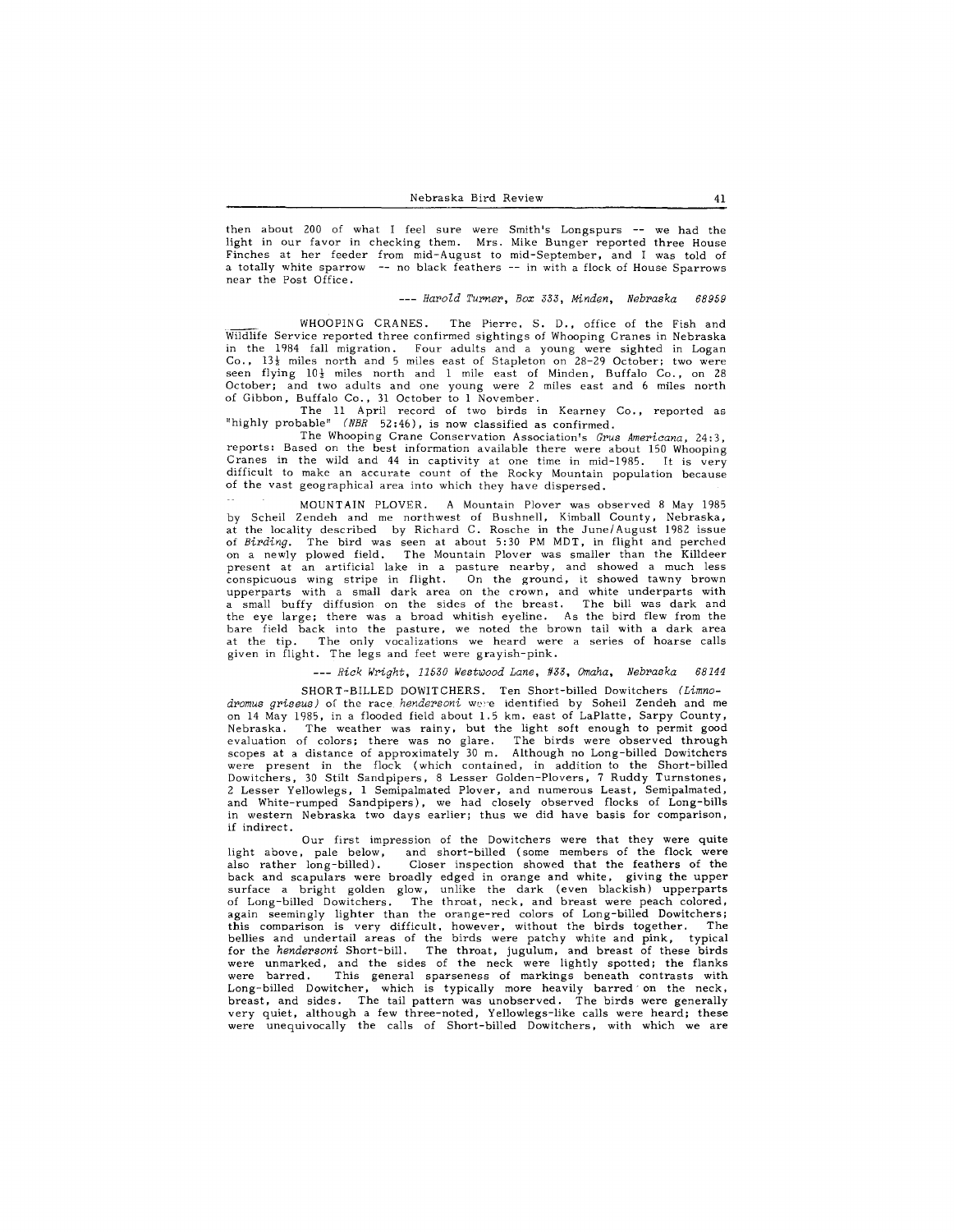both familiar (the eastern race *griseus*). We had also heard the peep-peep calls of the Long-billed Dowitcher only two days before.

The general paleness of the birds, the short bills of some of the flock, and the light markings underneath point strongly to the conclusion that there were indeed Short-billed Dowitchers; the calls are unmistakable, and confirm the identification.

--- *Rick Wright, 11530 Westwood Lane,* #33, *Omaha, Nebraska 68144*  SNOWY OWL. I spotted a Snowy Owl today (26 December 1984) atop a telephone pole along the road on a hill, surrounded by pastureland.

--- *Galen Wittrock, RR 2, Lodgepole, Nebraska 69149* 

BURROWING OWL. On 23 October 1984 I spotted a Burrowing Owl in Wayne Co. It stayed around for about three days, allowing many other birders to see it.

# --- *Paul L. Pearson, RR 2, Box 63, Wakefield, Nebraska 68184.*

THREE GOA TSUCKERS AT BOHEMIA PRAIRIE. Bohemia Prairie Wildlife Management Area, 5 miles south and 4 miles west of Niobrara, Knox County, was visited from 15 to 17 June 1984 to go birding. During this time an ususual occurrence of three species of Goatsuckers was noted. There were four Common Nighthawks counted flying above the prairie in the evening, and during the night a Common Poorwill was heard calling at the same time that two Whip-poor-wills were also heard. A pair of one of the two later species was also flushed from a rock outcrop one day. This is the first time I've heard of these three species being present at the same site. It was interesting to note that the breeding ranges given in *Birds of the Great Plains* does not indicate any overlap.

Vegetation in the area that would influence the bird's presence was comprised of three different plant communities. Northern floodplain woodland, with willow, cottonwood, and elm, is found along tributary streams and the Niobrara River, which is a little more than half a mile north of the area. Eastern deciduous woodland grows on the sideslopes of the hills, with bur oak the most common component, and also eastern redcedar. Most of the wildlife land is upland with mixed grass prairie. The several codominant grass species are little bluestem, needle-and-thread, blue and side-oats grama, and wheatgrasses. Big bluestem and switchgrass would be more common along the bottoms. A rugged area, with rock outcrops, prairie, and woods, occurs along a small creek in the northwest corner of Bohemia Prairie.

This occurrence shows how the habitat present in the Niobrara Valley contributes to species from the east and the west being present in the same locality.

--- *Jim Ducey, 910 North 49th Street, Omaha, Nebraska 68132.* 

TOWNSEND'S SOLITAIRE. Ed Brogie and Lyle George had a Townsend's Solitaire in the Wayne cemetery 18 November 1984. Ed and I found it again in the same place (large group of cedars) on 22 November. This is a county record.

--- *Mark Brogie, Box 316, Creighton, Nebraska 68129* 

On 25 November I spotted a Townsend's Solitaire flying from the road into a grove of trees. The next day one was on our farm, about two miles south of where I spotted it the day before. On 1 December I saw one on our farm, but I haven't seen it since.

*Galen Wittrock, RR 2, Lodgepole, Nebraska 69149* 

BOHEMIAN WAXWING. On 18 November 1984 my brother, Ed, my wife, Ellen, and I saw a single Bohemian Waxwing in with a flock of Cedar Waxwings in front of the Wayne High School. We were within 20 feet of it several times. My first one for the state (what a beautiful bird!).

*Mark Brogie, Box 316, Creighton, Nebraska 68129* 

BLACK-ThROATED GREEN WARBLER. Ed Brogie and had a Black-throated Green Warbler at the cemetery in Wayne, 18 November 1984. This is a first record for Wayne Co. and a very late date. It was foraging in white pines, and we observed it for several minutes.

--- *Mark Brogie, Box 316, Creighton, Nebraska 68129*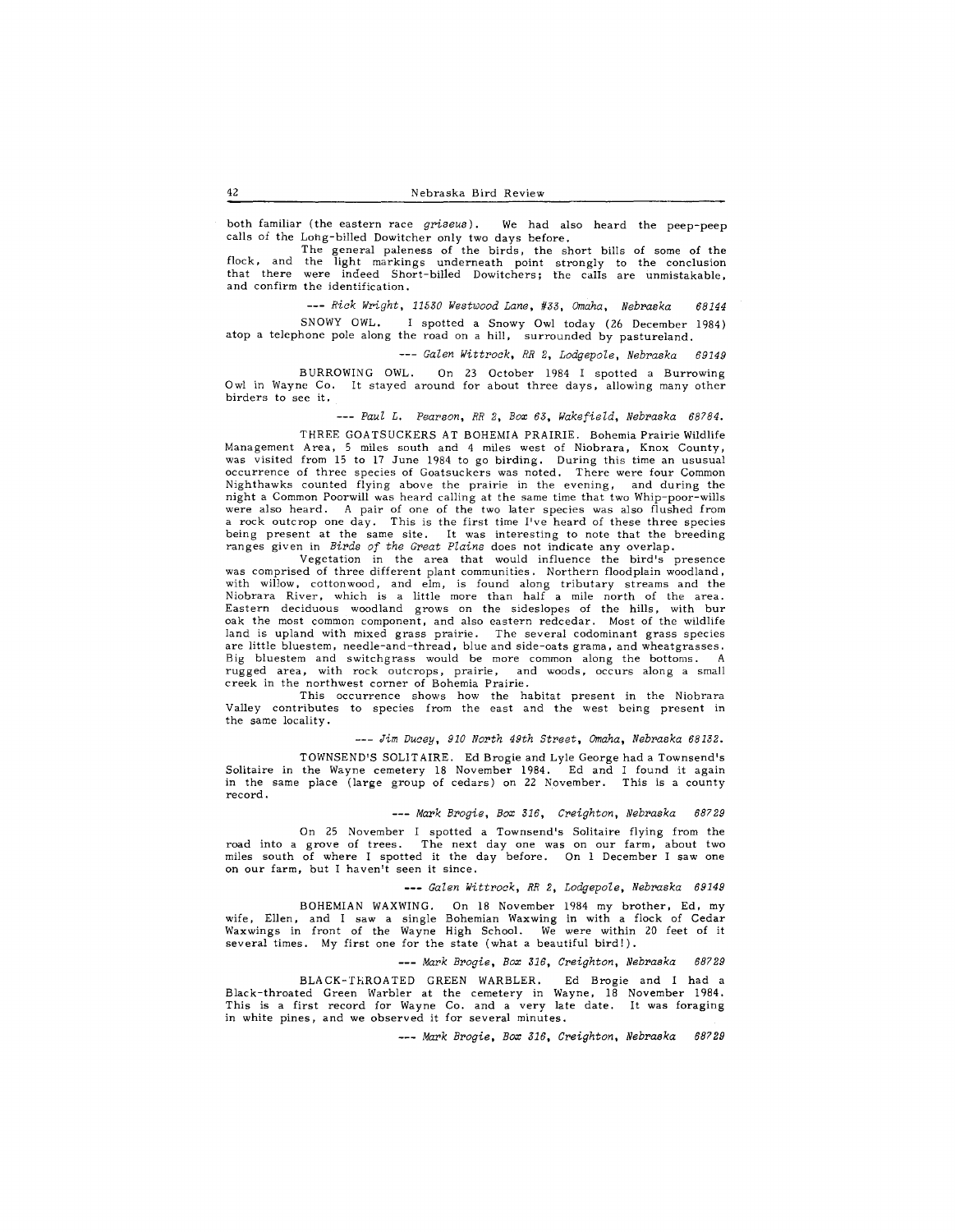NORTHERN WATERTHRUSH. On 15 June 1983 Betty Grennon and I banded a Northern Waterthrush in Fontenelle Forest. Since it is most unusual for waterthrushes to even be here at that time of year, and also because we knew there were Lousiana Waterthrushes in the Forest at that time, we<br>very carefully measured, photographed, and checked every field mark. The very carefully measured, photographed, and checked every field mark. astounding thing about this bird was that it was a female with a very active brood patch. When I sent this record to the banding lab, naturally it was When I sent this record to the banding lab, naturally it was questioned, as it should have been. I sent pictures of the bird, and after a considerable length of time and study by officials in the Bird Banding Laboratory, I was notified that this record was accepted and the slides are now a part of the library collection.

#### --- *Ruth C. Green, 506 W. 31st Avenue, Bellevue, Nebraska 68005*

WILSON'S WARBLERS. Seventeen miles south of Alliance, just south of the Morrill-Box Butte line, is a rest stop on US 385. It has prairie grasslands, marshes, and groves of Russian olives, firs, chokecherries, and some sort

of scruffy, berry-bearing bush I've neglected to try to identify. On 31 August 1984 I saw at least 20 individuals of what I took to be Wilson's Warblers. In the five years of visiting this stop this is the first one that more than two or three could be spotted. I was surprised that they usually flew about in a loose flock. The birds were uniformly yellow<br>below, darker above, head yellow except for a black cap (not a mask as<br>in the Yellowthroat) that was lighter in those I identified as female or individuals, no streaks in the breast plumage, nor any other field marks that I could discern other than the cap. I didn't identify this warbler the first time I spotted it, but noted what I could about its behaviour and fieldmarks. The next time I spotted them I had a field guide *(National Geographic)* with me to compare with the living birds. Because they were present during the summer I wondered if they nested. When I saw this large flock they were exploiting the ripening sunflowers, as were the Pine Siskins and Red-winged Blackbirds.

--- *Doug Thomas, 1035 Mississippi Avenue, Alliance, Nebraska 69301* 

(Wilson's Warblers are primarily insectivorous; perhaps they were getting bugs rather than seeds from the sunflowers. --- *Editor)* 

HENSLOW'S SPARROW. On 6 May 1985, at approximately 8 AM CDT, Schei! Zendeh and I observed a singing Henslow's Sparrow at Burchard Lake Special Use Area, Pawnee County, Nebraska. The bird was seen in excellent light at distances of about 3 meters for 45 minutes; there was ample opportunity for the taking of field notes and photographs as the bird sang from the stems of last year's grasses and, particularly, a short thorny shrub.

The bird was first located by its song, a "tse-lick" given with<br>a wing flutter; at times, especially when we were very close, the song was<br>distinctly three-syllabled, "t-tse-lick". The bird was not shy as it sang,<br>permitti at a distance was of a flat-headed, large-billed, short-tailed sparrow. At closer range, the bill was seen to be a dull horn color, the culmen somewhat darker. The tarsi and toes were grayish-pink. The face and nape were olive-green, the latter finely streaked at the center. There was no apparent eye-ring, although the lower eyelid may have been pale. A faint black line ran under the auriculars back from the base of the lower mandible; the auriculars<br>themselves were marked by a small, discrete, triangular black spot. The themselves were marked by a small, discrete, triangular black spot. crown had two blackish stripes, bordering on a central stripe of white fading to buff. The throat was white, bordered by a very faint whisker; the area between this whisker and the auricular streak was pale buff. The flanks were also buff, and finely streaked. The breast was crossed by a necklace of streaks, heaviest toward the sides. There was a bare1y perceptible bit of buffy yellow in the breast band, the ground color of which was otherwise buffy gray. The wing was short, when folded extending only to the rump. The primaries were brown, the secondaries and greater coverts rust. The yellow at the bend of the wing was not visible. The scapulars were streaked in chestnut, black, and white. The rump and upper tail-coverts were chestnut, streaked with black.

The song and plumage characters of this bird identified it conclusively as Henslow's Sparrow. The olive head, rusty wings, and whisker and line below the ear (giving the impression of a double whisker) are unique to the